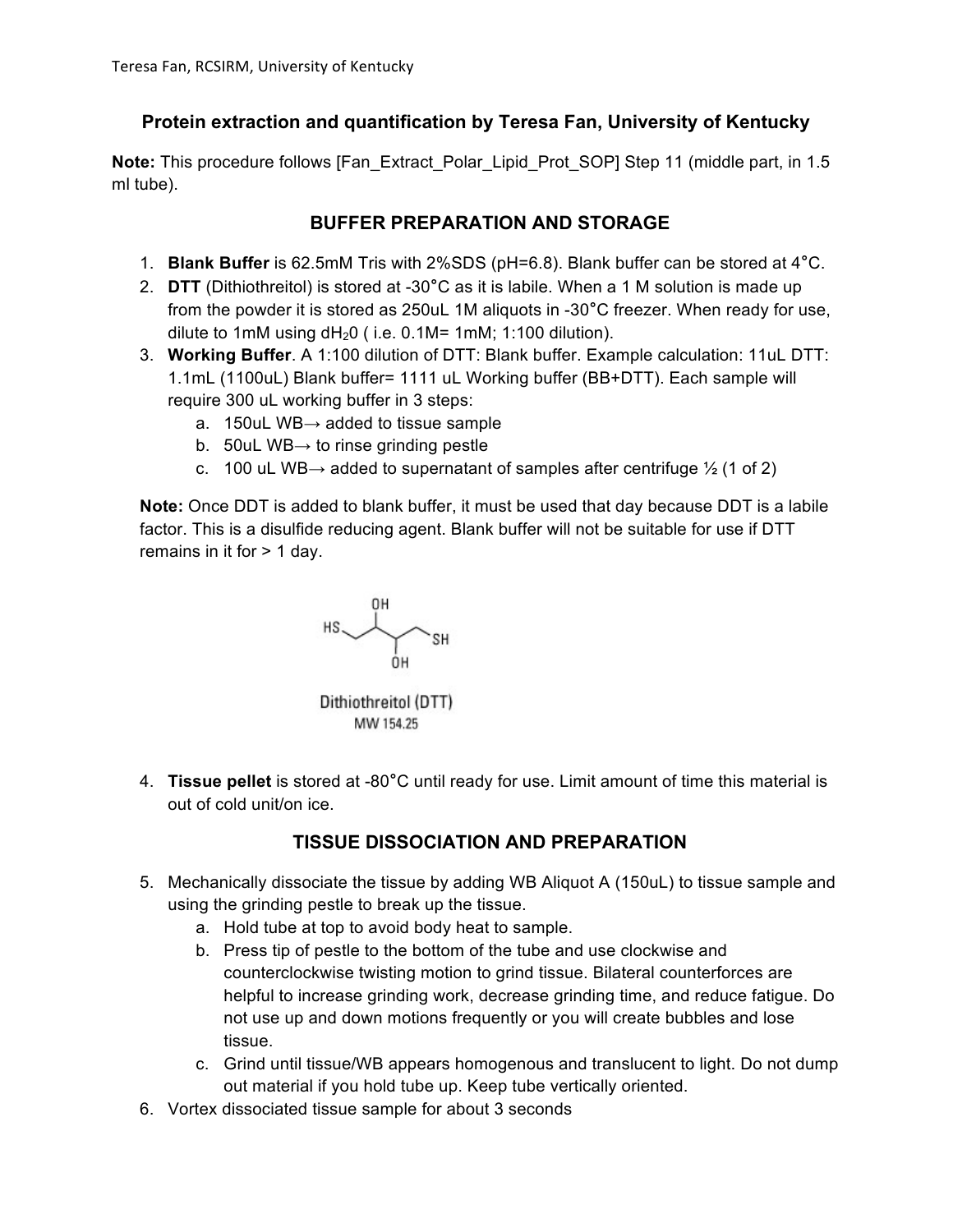- 7. Use WB Aliquot B (50uL) to rinse the pestle.
	- a. Dribble rinse on the bottom third of the shaft of the pestle and allow it to run down pestle into the sample
	- b. Scrape pestle on side of tube repeatedly (including the ridge of the pestle) to ensure all tissue sample is returned to tube.
	- c. Place dissociated sample back on ice. Label pestle according to sample number and place it in ice as well, not allowing it to touch anything. You will use it again.

**Note:** samples should be kept on ice unless you are directly handling them.

- 8. Centrifuge to extract the protein at 4° C, 14,000rpm for 20min.
	- a. While samples are under centrifugation, label and weigh tubes intended for supernatant. Make sure that the tube you select will make good contact with the heat block. Weigh the tubes on the 4 place balance, setting the tare to zero before each and recording as "Protein ext tare (g)" in your spreadsheet.
	- b. Also a good time to turn heating source on to 90-95**°C**.
- 9. Remove samples from centrifuge and place on ice. Remove the supernatant from the pelleted protein using fine tip gel loading pipette tips (e.g. USA Scientific, 1022-000). Leave pipette tip in microcentrifuge tubes with supernatant to use again.
- 10. Add WB Aliquot C (100uL) to protein pellet in microcentrifuge tubes on ice.
	- a. Using labeled matched pestles from step 7, repeat step 5, grinding the protein pellet again to extract all remaining protein.
	- b. Centrifuge at 4° C, 14,000rpm for 20min
	- c. Remove the supernatant from the pelleted protein on ice using pipet tip reserved in step 9 and pool with supernatant collected in step 9.
	- d. Weigh tubes of supernatent and record weights as "g  $Tare+Ext$ " in your spreadsheet. Make sure to blot dry tubes prior to weighing them. Determine the difference in the weights as "g protein ext" in the spreadsheet.

**Note:** Pestles can be placed in cleaning solution and save after this step. Keep tissue pellets for future use. Store in -80°C.

### **DENATURE PROTEINS**

**Note:** Samples should be kept on ice unless you are directly handling them

- 11. Vortex supernatant samples for 3 seconds.
- 12. Heat samples for 10 minutes in dry bath incubator. Do not go longer than that because DTT will degrade. Heat source should be ready by now if you started it in Step 8. Use boiling clamps to prevent condensation from getting into tubes. (Parafilm and lab tape are acceptable if you can't find clamps. Or use screw cap tubes). After 10 minutes of heating promptly move samples back to ice.

### **PREPARATION OF BSA REAGENTS AND STANDARDS**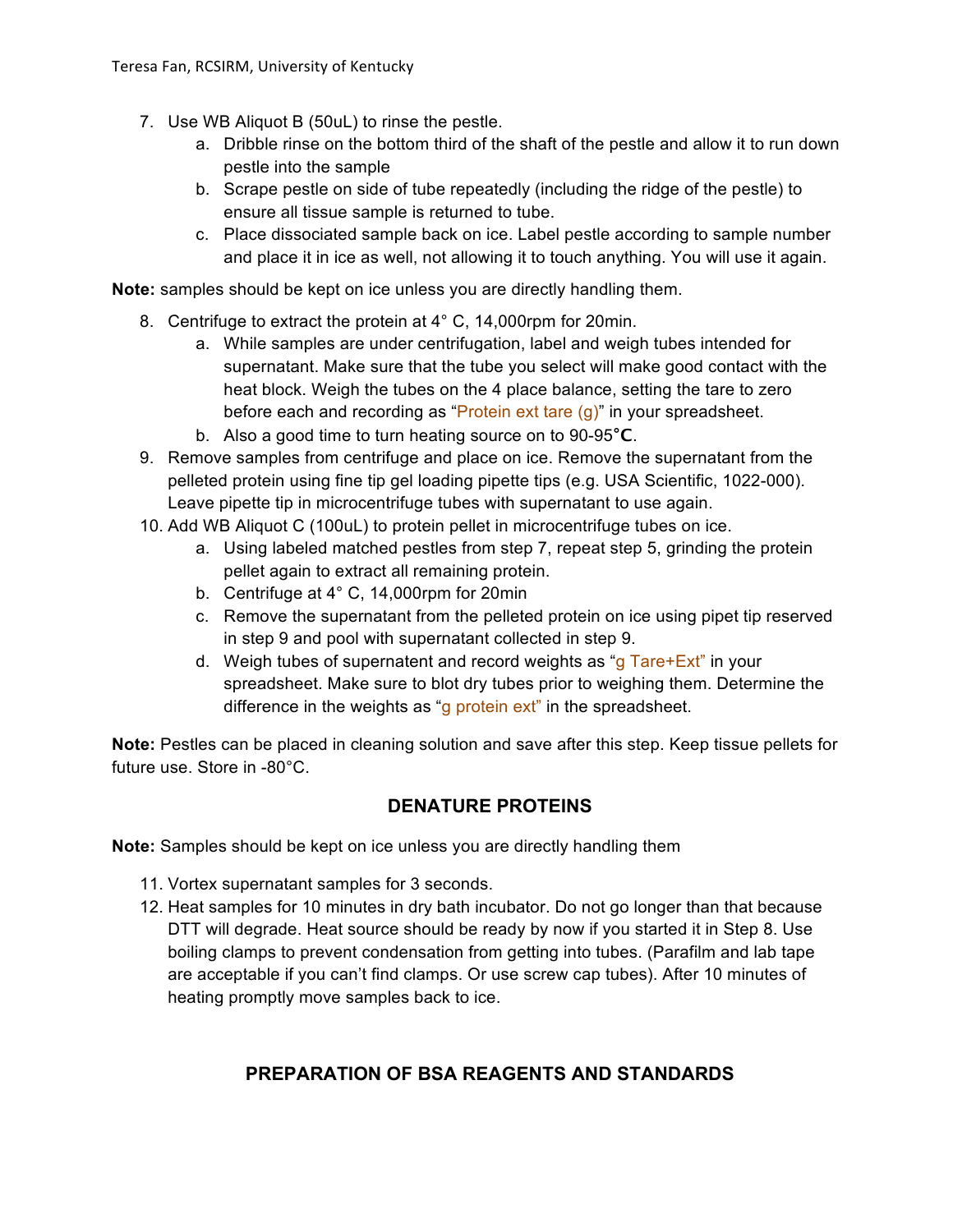- 13. Prepare BSA standard curve from ampules containing bovine serum albumin (BSA) at 2.0 mg/ml in 0.9% saline and 0.05% sodium azide stored in 4°C.
	- a. To open ampule, tap very lightly to ensure all liquid is at base of ampule. Always use towel to protect your hand when breaking vial.
	- b. Create 7 standards using serial dilution in nanopure water. Example serial dilution follows:
		- I. 2000 ug/mL=  $0:500$ uL; dH<sub>2</sub>0:stock solution (2.0 mg/ml)
		- II. 1000 ug/mL= 250 uL:250 uL ;  $dH<sub>2</sub>0$ :stock solution (2.0 mg/ml)
		- III. 500 ug/mL= 250 uL:250 uL ;  $dH_20$ : 1000 ug/mL (standard II)
		- IV. 250 ug/mL= 250 uL:250 uL ;  $dH<sub>2</sub>0$ : 500 ug/mL (standard III)
		- V.  $0.125 \text{ u}g/mL = 250 \text{ u}L:250 \text{ u}L$ ;  $dH<sub>2</sub>0: 250 \text{ u}g/mL$  (standard IV)
		- VI.  $0.0625 \text{ ug/mL} = 250 \text{ uL}:250 \text{ uL}$ ;  $dH_20:0.125 \text{ ug/mL}$  (standard V)
		- VII. Blank=  $1,000$  uL dH<sub>2</sub>0 ; none
- 14. Prepare Compatibility Solution by puncturing foil over one of the small vials on the tray with clean pipette tip. Add 100 uL  $dH<sub>2</sub>O$ ; Pipette this solution up and down gently 15-20x to ensure that it is dissolved. Transfer this to a microfuge tube on ice.
- 15. Prepare the BSA Working solution by combining 50:1 (Reagent A:Reagent B) in an appropriate vial on ice. Example calculation for mixing ratio: 3ml A + 60 uL B.

**Note:** BCA™ Reagent A=sodium carbonate, sodium bicarbonate, bicinchoninic acid and sodium tartrate in 0.1 M sodium hydroxide; BCA™ Reagent B= 25 ml, containing 4% cupric sulfate. Purpose of these reagents: BCA, or bicinchoninic acid, is used for the colorimetric detection and measurement of protein. The purple color change you will notice is due to the chelation of 2 BCA with 1 Cu+. In a basic environment (created by these reagents), protein reduces Cu++ to Cu+. The Cu+ with the BCA makes a water soluble complex that absorbs at 562 nm and works with protein concentrations over a large range.

# **SAMPLE/REAGENT LOADING AND ANALYSIS**

- **16.** Determine whether samples require dilution by comparing to Standard I (highest concentration). All samples can be run in this step, or you may identify the most concentrated samples based on their color density and appearance.
	- a. Load highest concentration standard (3uL), and samples (1uL) into 386 well plate. Wet tip, squeeze out excess, touch bottom of plate, go to clean side of well before removing tip
	- b.Add 1.33 uL of compatibility reagent. Touch tip to mid side wall, toward bottom, do not touch the sample with the tip.
	- c. Add 2 ul of H20 to make sample volume only to sample, not to standard. Place on opposite side of compatibility reagent and tap the plate down
	- d.Add 87 uL Working Solution (86.6 uL—but using automated pipette\*\* See Appendix B for instructions). Anchor pipette tip to side of well and hover tip over the middle as WS goes into well.
	- e.Shake plate side to side 5-10x. Place on paper so it doesn't make terrible noise. Do not move plate up and down or bounce on the bench top.
- 17. Incubate plate at 37°C for 5-15 min. within the spectrometer (See Appendix A for details).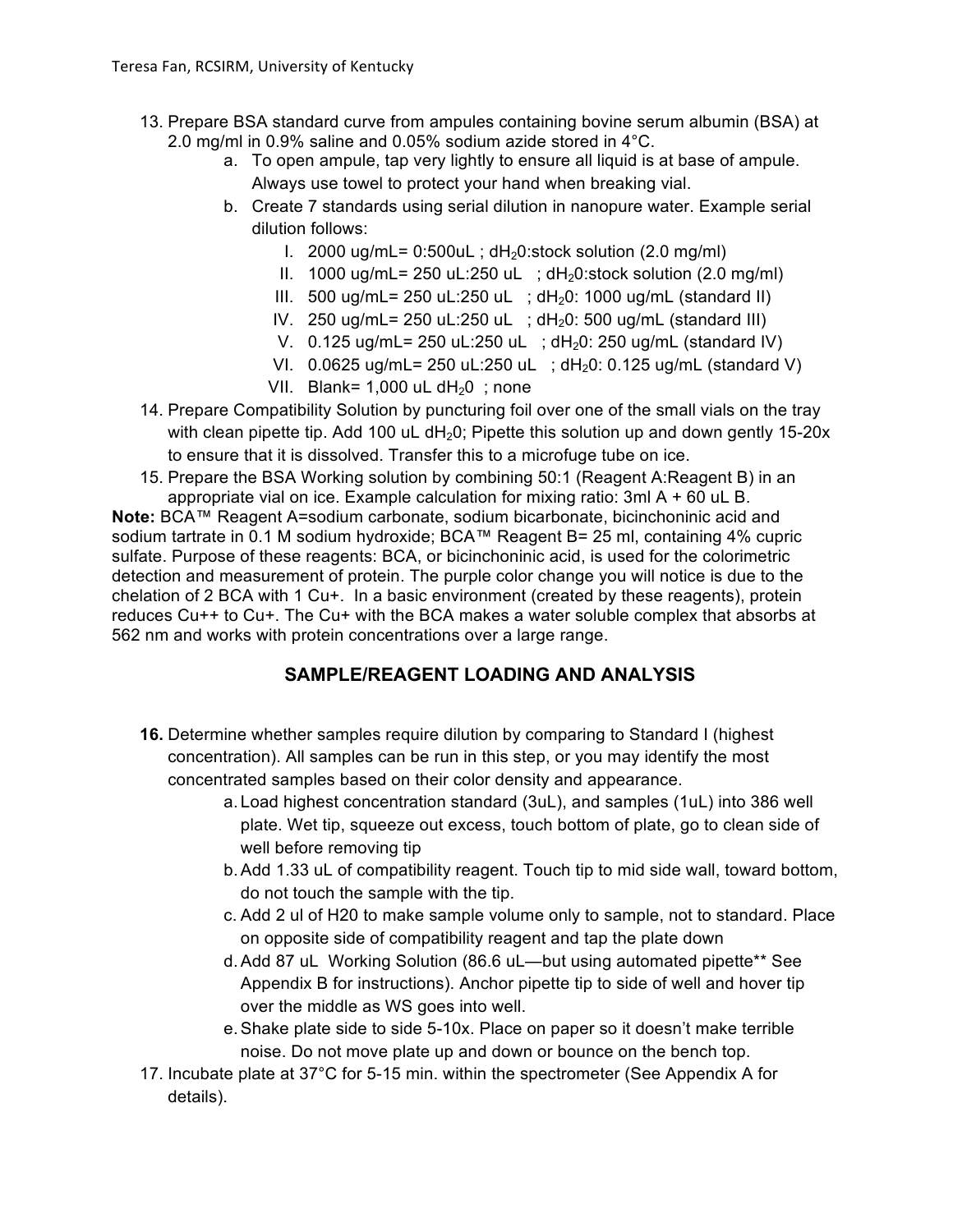- 18. Run the plate using the 384 well plate procedure. See Appendix A for instructions. If any of the samples read higher than the highest standard, these need to be diluted.
- 19. Dilute those samples requiring dilution with Working Buffer. After dilution, spin tube briefly before using.
- 20. Load standards to a clean 386 will plate. Pipette two rows of standards. You will use the average of two independent readings for quantification! Add 3 uL of each standard. Begin with the blank and pipette each standard twice, working from least to most concentrated. (Ex. Row A1-7; Row B 1-7 would be your respective standards).
- 21. Load samples: Pipette your samples in duplicate. You will use the average of two independent readings for quantification! Add 1 uL of dilute sample (if it was diluted, otherwise, just add the sample).

**Pipetting Tip:** Wet tip, squeeze out excess, touch bottom of plate, go to clean side of well before removing tip

22. Add 1.33 uL of compatibility reagent

**Pipetting Tip:** Touch tip to mid side wall, toward bottom, do not touch the sample with the tip

23. Add 2 ul of H20 to make sample volume. Add to samples only, not to standards.

**Pipetting Tip:** Place on opposite side of compatibility reagent and tap the plate down

24. Add 86.6 uL Working Solution

**Pipetting Tip:** Anchor pipette tip to side of well and hover tip over the middle as WS goes into well

- 25. Shake plate side to side 5-10x. Place on paper so it doesn't make terrible noise. Do not bounce the plate.
- 26. Incubate plate at 37°C for 15 min.
- 27. Run the plate. See Appendix A for instructions.
- 28. Save the resulting datafile and move to your computer for processing.
	- a. Compute the average reading from the two analytical replicates of all standards and samples.
	- b. Subtract the average reading of the blank (0 mg/ml BSA) from all standards and sample readings.
	- c. Use a linear regression of the blank subtracted average readings for standards against the known standard concentrations to derive a slope and y-intercept for interpolation of sample concentrations.
	- d. Apply the regression equation to the blank subtracted average readings for samples to compute unadjusted protein concentrations. Multiply by the dilution factor (at least 3, since standards were pipetted at 3 ul and samples only at 1  $\mu$  – but if additional sample dilutions were done, multiply up by that amount as well.)
	- e. Copy and paste the resulting protein concentrations to your spreadsheet (mg/ml protein).